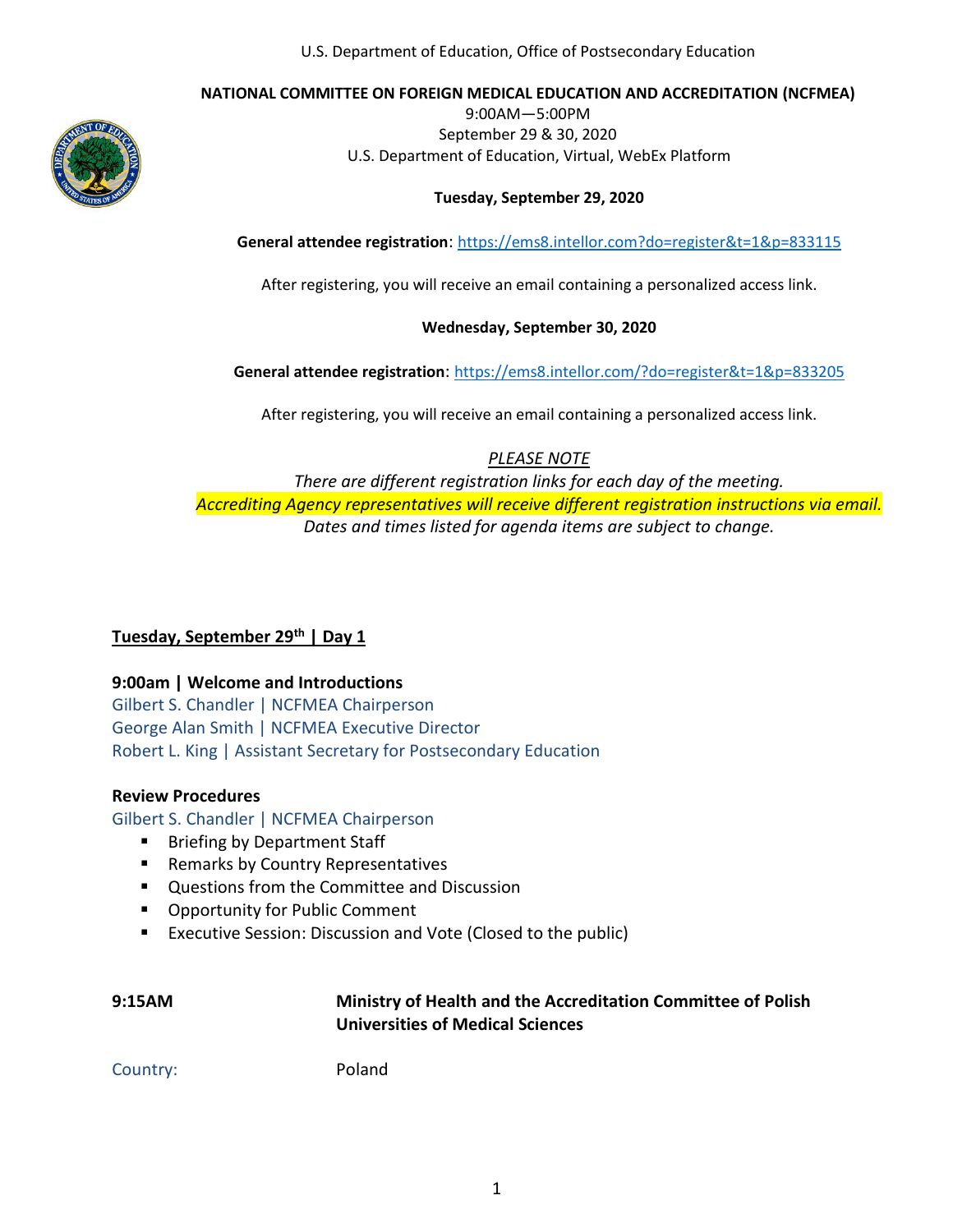| Type of Review:                | <b>Special Report</b>                                                                                                                                                                                                                                                                                                                                                                                                                                                                                                                                                                                                                                                                                                                                                                                                                                                                                                                                                                                                            |
|--------------------------------|----------------------------------------------------------------------------------------------------------------------------------------------------------------------------------------------------------------------------------------------------------------------------------------------------------------------------------------------------------------------------------------------------------------------------------------------------------------------------------------------------------------------------------------------------------------------------------------------------------------------------------------------------------------------------------------------------------------------------------------------------------------------------------------------------------------------------------------------------------------------------------------------------------------------------------------------------------------------------------------------------------------------------------|
| <b>Committee Readers:</b>      | <b>Thomas Cavalieri</b><br>Helen Van Etten                                                                                                                                                                                                                                                                                                                                                                                                                                                                                                                                                                                                                                                                                                                                                                                                                                                                                                                                                                                       |
| <b>Department Staff:</b>       | Nicole S. Harris                                                                                                                                                                                                                                                                                                                                                                                                                                                                                                                                                                                                                                                                                                                                                                                                                                                                                                                                                                                                                 |
| <b>Country Representative:</b> | Prof. Wojciech Maksymowicz   Ministry of Science and Higher<br>Education; Secretary of State Head of the Delegation<br>Prof. Bożena Czarkowska-Pączek   Polish Accreditation Committee;<br>Chair of the Section for Medical and Health Sciences<br>Prof. Janusz Moryś   Medical University of Gdańsk; a representative of<br>public medical schools<br>Prof. Marek Konarzewski   Advisor for science and technology to the<br>Minister of Foreign Affairs<br>Ms. Grażyna Żebrowska   Polish National Agency for Academic<br>Exchange (NAWA); Managing Director<br>Ms. Małgorzata Zadorożna   Ministry of Health, Director of the<br>Department of Medical Qualifications and Science<br>Mr. Marcin Czaja   Ministry of Science and Higher Education; Director<br>of the Department of Higher Education<br>Mr. Maciej Markowski   Polish Accreditation Committee; International<br>Policy Advisor<br>Mr. Jakub Koziel   Bureau of the Polish Accreditation Committee;<br>Secretary of the Section for Medical and Health Sciences |
| 11:00AM                        | <b>Mexican Board for the Accreditation of Medical Education</b>                                                                                                                                                                                                                                                                                                                                                                                                                                                                                                                                                                                                                                                                                                                                                                                                                                                                                                                                                                  |
| Country:                       | Mexico                                                                                                                                                                                                                                                                                                                                                                                                                                                                                                                                                                                                                                                                                                                                                                                                                                                                                                                                                                                                                           |
| Type of Review:                | Redetermination                                                                                                                                                                                                                                                                                                                                                                                                                                                                                                                                                                                                                                                                                                                                                                                                                                                                                                                                                                                                                  |
| <b>Committee Readers:</b>      | <b>Michael Danic</b><br>Ghazaleh Gigi Hafizi                                                                                                                                                                                                                                                                                                                                                                                                                                                                                                                                                                                                                                                                                                                                                                                                                                                                                                                                                                                     |
| <b>Department Staff:</b>       | Nicole S. Harris                                                                                                                                                                                                                                                                                                                                                                                                                                                                                                                                                                                                                                                                                                                                                                                                                                                                                                                                                                                                                 |
| <b>Country Representative:</b> | <b>Irene Durante Montiel   President, Mexican Board for the</b><br><b>Accreditation of Medical Education</b><br>Eduardo García Luna Martínez   Vice President, Mexican Board for the<br><b>Accreditation of Medical Education</b>                                                                                                                                                                                                                                                                                                                                                                                                                                                                                                                                                                                                                                                                                                                                                                                                |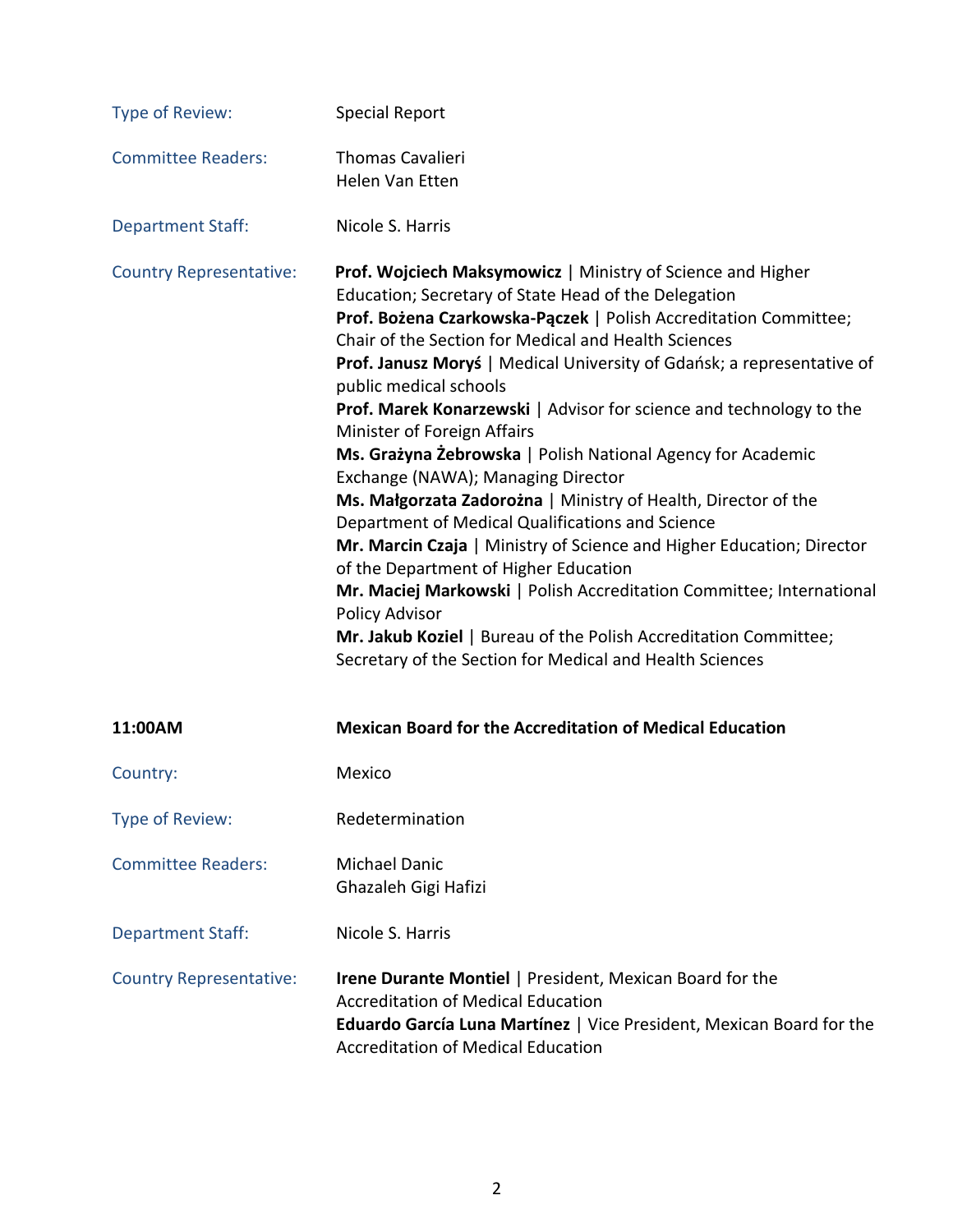| 1:00PM                         | <b>Caribbean Accreditation Authority for Education in Medicine and</b><br>other Health Professions (CAAM-HP)                                                                                                                                                                                                                                                                                                                                                  |
|--------------------------------|---------------------------------------------------------------------------------------------------------------------------------------------------------------------------------------------------------------------------------------------------------------------------------------------------------------------------------------------------------------------------------------------------------------------------------------------------------------|
| Country:                       | Anitgua & Barbuda                                                                                                                                                                                                                                                                                                                                                                                                                                             |
| Type of Review:                | <b>Special Report</b>                                                                                                                                                                                                                                                                                                                                                                                                                                         |
| <b>Committee Readers:</b>      | Alice A. Tolbert Coombs<br>N. Lynn Eckhert                                                                                                                                                                                                                                                                                                                                                                                                                    |
| <b>Department Staff:</b>       | Valerie Lefor                                                                                                                                                                                                                                                                                                                                                                                                                                                 |
| <b>Country Representative:</b> | Honorable Michael S. Browne   Minister of Education, Science &<br>Technology<br>Mr. Neal Simon   President of American University of Antigua School of<br>Medicine (AUA)<br>Dr. Peter Bell   Executive Dean Clinical Services<br>Lorna M. Parkins   Executive Director Caribbean Accreditation<br>Authority for Education in Medicine and Other Health Professions<br>(CAAM-HP)                                                                               |
| 3:00PM                         | Ministry of Health and Social Security and the Dominica Medical<br><b>Board</b>                                                                                                                                                                                                                                                                                                                                                                               |
| Country:                       | Dominica                                                                                                                                                                                                                                                                                                                                                                                                                                                      |
| Type of Review:                | <b>Update Report</b>                                                                                                                                                                                                                                                                                                                                                                                                                                          |
| <b>Committee Readers:</b>      | <b>Charles Schechter</b><br>Helen Van Etten                                                                                                                                                                                                                                                                                                                                                                                                                   |
| <b>Department Staff:</b>       | Elizabeth Daggett                                                                                                                                                                                                                                                                                                                                                                                                                                             |
| <b>Country Representative:</b> | Dr. Adrien Dechausay   Chairman, Dominica Medical Board<br>Dr. David Johnson   Chief Medical Officer and Member, Dominica<br><b>Medical Board</b><br>Dr. Gild Nest   Member, Dominica Medical Board<br>Dr. Andy St. Hilaire   Member, Dominica Medical Board<br>Mr. Tyson Johnson   Chief Pharmacist and Member, Dominica Medical<br><b>Board</b><br>Ms. Stephanie Gold   Partner, Hogan Lovells US LLP<br>Ms. Megan Wilson   Associate, Hogan Lovells US LLP |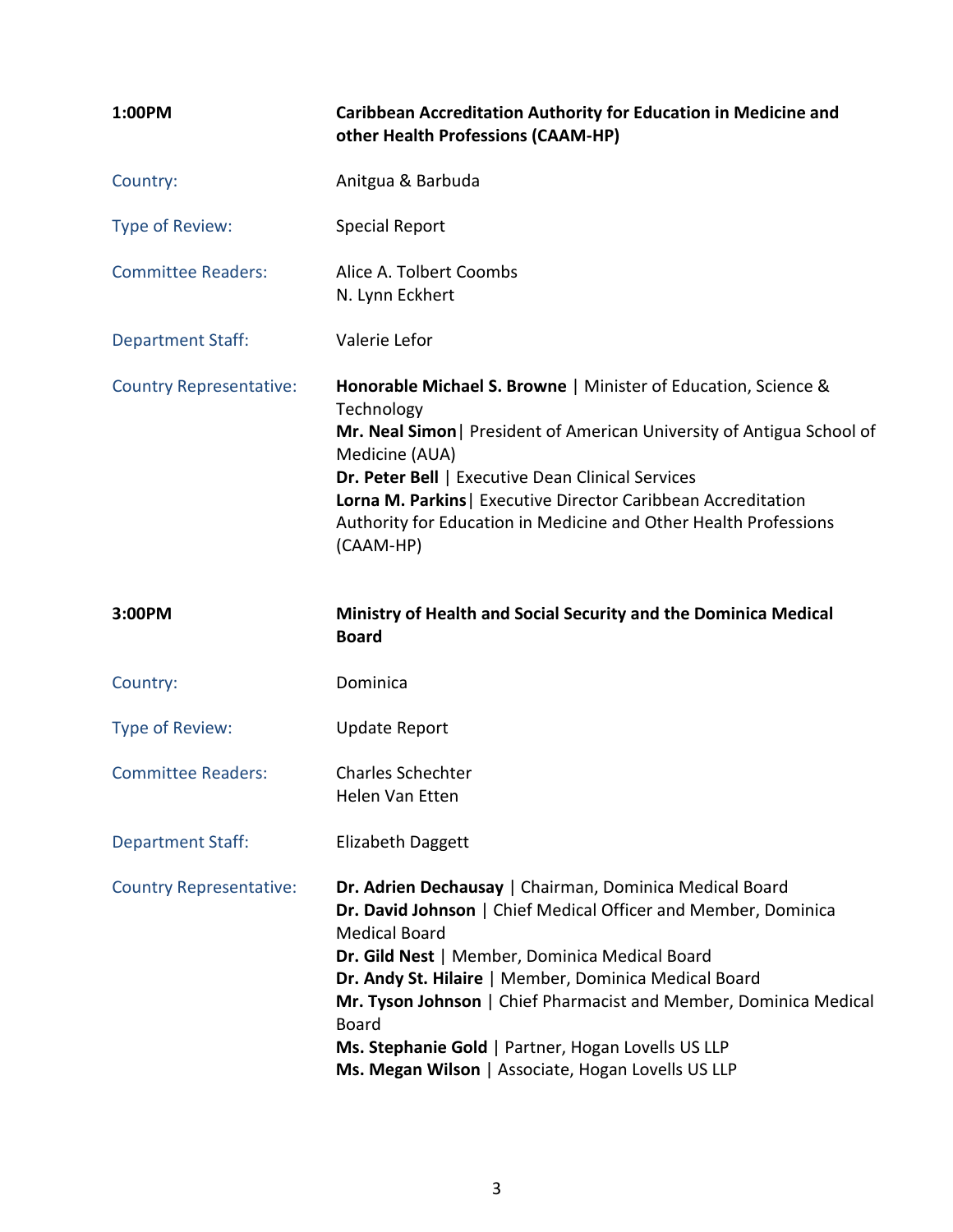| <b>After Dominica Review:</b> | <b>Executive Session</b> |
|-------------------------------|--------------------------|
|                               |                          |

Guidance Handbook Gilbert S. Chandler

## **Wednesday, September 30th| Day 2**

## **9:00AM | Welcome and Introductions**

Gilbert S. Chandler | NCFMEA Chairperson George Alan Smith | NCFMEA Executive Director

## **Review Procedures**

NCFMEA Chairperson

- Briefing by Department Staff
- Remarks by Country Representatives
- Questions from the Committee and Discussion
- Opportunity for Public Comment
- Executive Session: Discussion and Vote (Closed to the public)

| 9:10AM                          | <b>Netherlands Flemish Accreditation Organization</b>                                                                                                                                                                                                                                                                                                                                                                                                                                                           |
|---------------------------------|-----------------------------------------------------------------------------------------------------------------------------------------------------------------------------------------------------------------------------------------------------------------------------------------------------------------------------------------------------------------------------------------------------------------------------------------------------------------------------------------------------------------|
| Country:                        | Netherlands                                                                                                                                                                                                                                                                                                                                                                                                                                                                                                     |
| Type of Review:                 | Redetermination                                                                                                                                                                                                                                                                                                                                                                                                                                                                                                 |
| <b>Committee Readers:</b>       | <b>Thomas Cavalieri</b><br>Alice A. Tolbert Coombs                                                                                                                                                                                                                                                                                                                                                                                                                                                              |
| <b>Department Staff:</b>        | Karmon Simms-Coates                                                                                                                                                                                                                                                                                                                                                                                                                                                                                             |
| <b>Country Representatives:</b> | Prof. dr. Gerda Croiset, MD, PhD   Dean of Education and Training,<br>University Medical Center Groningen and Chair of the Committee of<br>Programme Directors of Basic Medical Education in the Netherlands<br>Luut Kroes LLM, PhD   Managing Director NVAO, Accreditation<br>Organisation of the Netherlands and Flanders, The Hague, the<br><b>Netherlands</b><br>Michèle Wera MA   Senior Policy Advisor NVAO, Accreditation<br>Organisation of the Netherlands and Flanders, The Hague, the<br>Netherlands |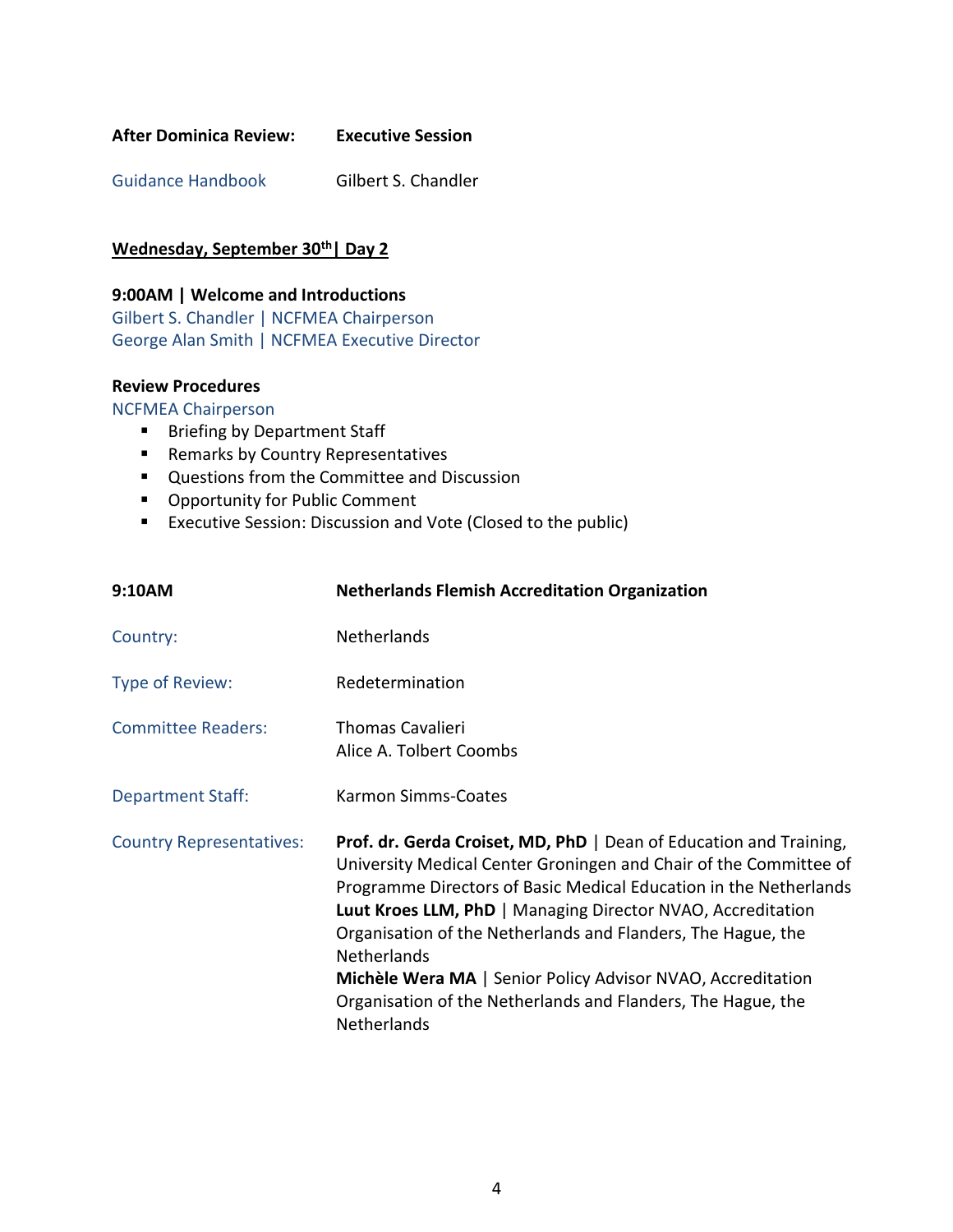| 11:00AM                        | <b>Hungarian Accrediting Committee</b>                                                                                                                                                                                                                                                                                                                                                                                                                                                  |
|--------------------------------|-----------------------------------------------------------------------------------------------------------------------------------------------------------------------------------------------------------------------------------------------------------------------------------------------------------------------------------------------------------------------------------------------------------------------------------------------------------------------------------------|
| Country:                       | Hungary                                                                                                                                                                                                                                                                                                                                                                                                                                                                                 |
| Type of Review:                | <b>Special Report</b>                                                                                                                                                                                                                                                                                                                                                                                                                                                                   |
| <b>Committee Readers:</b>      | <b>Michael Danic</b><br>Helen Van Etten                                                                                                                                                                                                                                                                                                                                                                                                                                                 |
| <b>Department Staff:</b>       | Nicole S. Harris                                                                                                                                                                                                                                                                                                                                                                                                                                                                        |
| <b>Country Representative:</b> | László Hunnyady, M.D., Ph.D., D.Sc.   Head and Professor of<br>Physiology, Member of the Hungarian Academy of Sciences<br>Lajos Kemeny   Professor of the University of Szeged<br>Gábor Kovacs L.   Professor of the University of Pecs<br>György Panyi   Professor of the University of Debrecen<br>Dr. Miklós Kellenmayer   Co-chair of the Medical Committe of the<br>Hungarian Rectors' Conference<br>Dr. Zoltán Dubeczi   General Secretary<br>Dr. Orsolya Heuer   Legal Secretary |
| 1:00PM                         | <b>Ethics Training</b>                                                                                                                                                                                                                                                                                                                                                                                                                                                                  |
| Presenter                      | Nathan Mitchell, Office of the General Counsel                                                                                                                                                                                                                                                                                                                                                                                                                                          |
| 3:00PM                         | <b>Caribbean Accreditation Authority for Education in Medicine and</b><br>other Health Professions (CAAM-HP)                                                                                                                                                                                                                                                                                                                                                                            |
| Country:                       | Jamaica                                                                                                                                                                                                                                                                                                                                                                                                                                                                                 |
| Type of Review:                | Redetermination                                                                                                                                                                                                                                                                                                                                                                                                                                                                         |
| <b>Committee Readers:</b>      | N. Lynn Eckhert<br><b>Charles Schechter</b>                                                                                                                                                                                                                                                                                                                                                                                                                                             |
| <b>Department Staff:</b>       | Karmon Simms-Coates                                                                                                                                                                                                                                                                                                                                                                                                                                                                     |
| <b>Country Representative:</b> | <b>Professor Dale Webber   Principal of the Mona Campus</b><br>Dr. Tomlin Paul   Dean, Faculty of Medical Sciences<br>Professor (Emeritus) Ronald Young   Faculty of Medical Sciences<br>Chairman, CAAM-HP                                                                                                                                                                                                                                                                              |